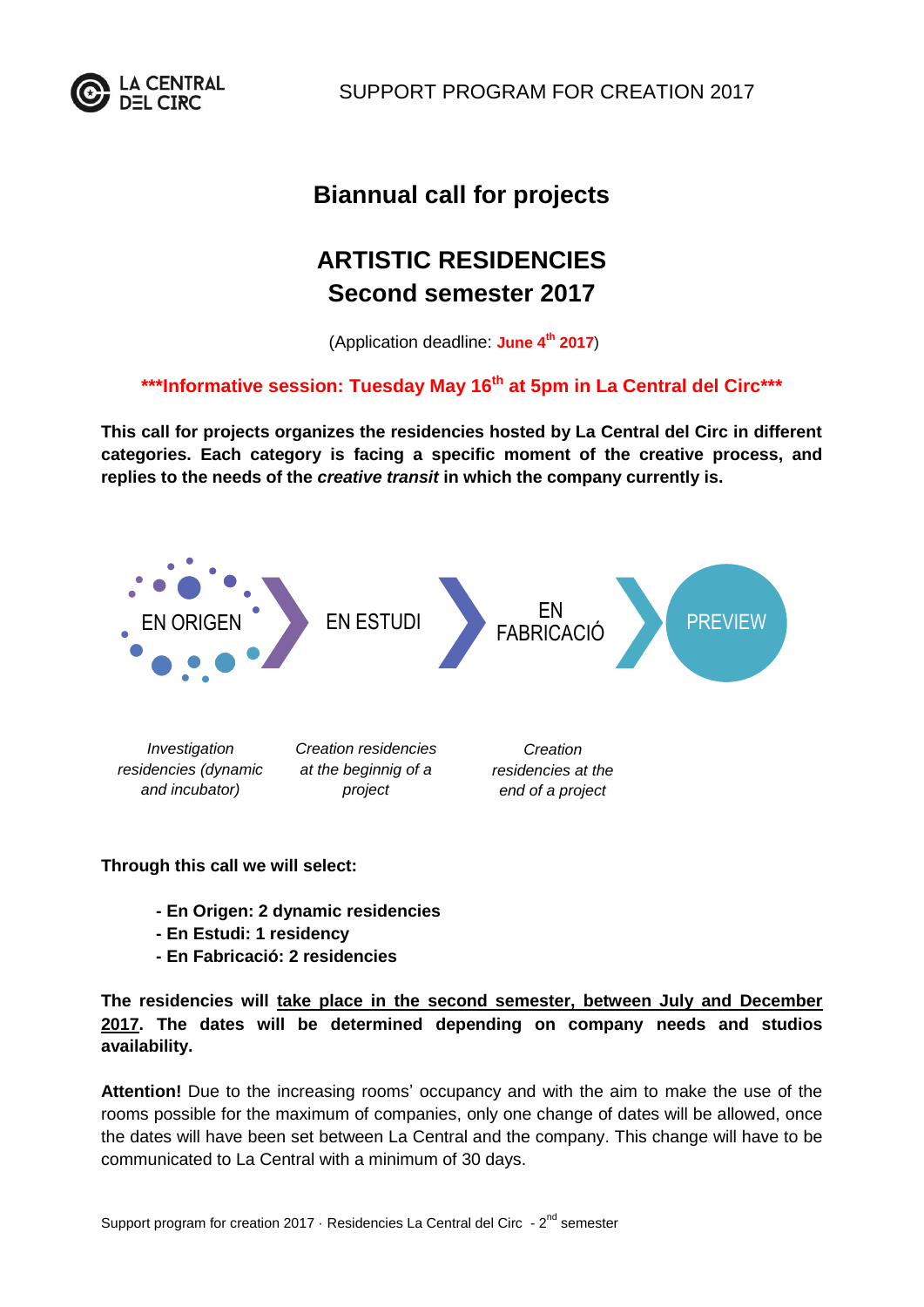

### **1. TRANSIT EN ORIGEN : DYNAMIC RESIDENCIES**

The dynamic residencies are focused to circus artists that are developing a **creation and research work that instead of focusing on the production of a show, they are looking for meeting and dialogue with other artists or disciplines**. These residencies are **spaces for experimentation** and sharing research as well as confrontation around a topic.

A maximum of **2 proposals** will be selected among all the received projects.

#### **FOR WHOM?**

These residencies are addressed to **national or international artists or companies** who would like to meet other artists or artistic disciplines, to share and investigate together around a particular issue without any production wish. For example:

- the residency can be the opportunity of an artistic encounter between two or more artists who have never worked together;
- the residency in Barcelona can be the chance for meeting some artist or expert who could inspire the research (a musician, a theorist);
- the encounter can happen in many different ways. We give free rein to your imagination and your needs.

#### **RESIDENCY CONDITIONS**

Each selected project will receive:

- Free use of a **creation studio for 2 weeks**;
- A **grant of 514 €** (taxes included) for transport and per diems expenses.

There is an open rehearsal planned at the end of the residency.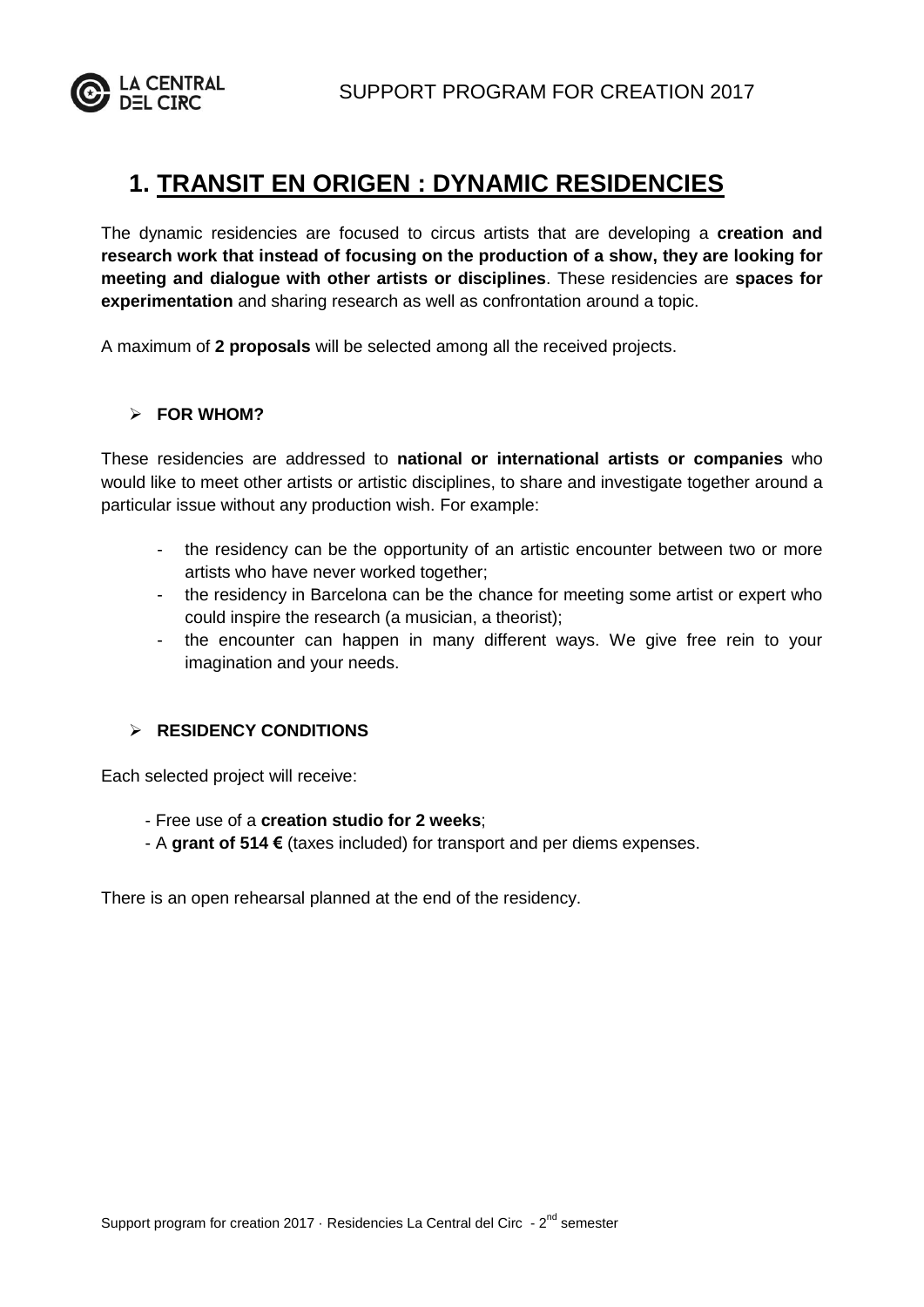

### **2. TRANSIT "EN ESTUDI"**

This new format of residences has been created to give an answer to the companies and artists who are **starting the creation of a short act or piece**.

For this call **one project** will be selected.

#### **FOR WHOM?**

These residences are promptly addressed to national companies, although the door remains open to companies from other parts of Europe.

EN ESTUDI is a residency thought for artists, duos or new companies that have recently begun the creation of a new project and would like to have an intense creation time in the next months. No preview's or premiere's date is required. The objective is to arrive to a short act, a short piece or a 20-minutes work-in-progress.

#### **RESIDENCY CONDITIONS**

**The selected project** will receive:

- Free use of a **creation studio for 6 weeks**;

- A **grant of 1.542 € for each company** (taxes included) for transport and per diems expenses. In the case the company has more than 3 members La Central may decide to proportionally increase the grant;

- The **artistic and production accompaniment** by La Central del Circ.

An open rehearsal is planned at the end of the residency.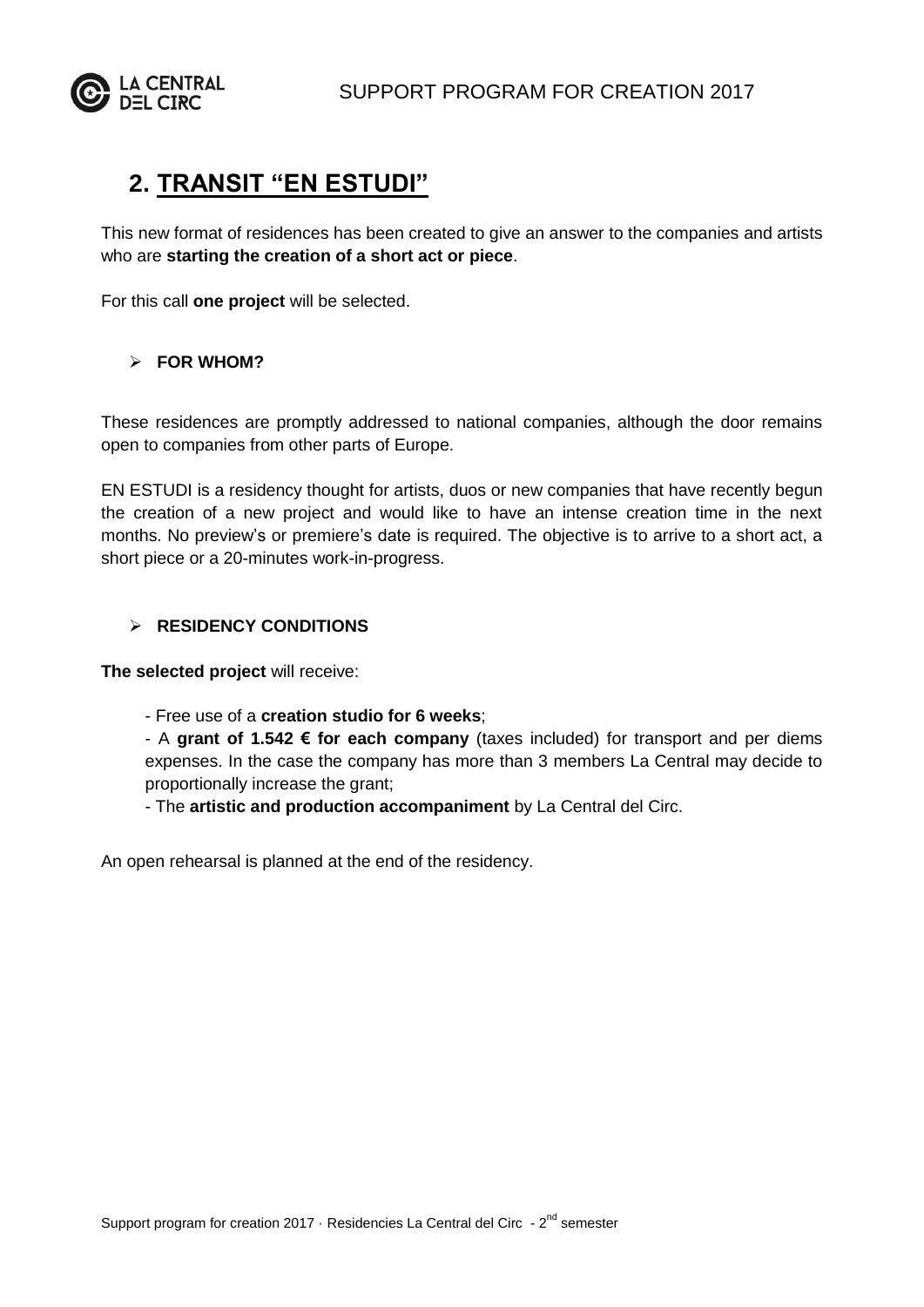



## **3. TRANSIT "EN FABRICACIÓ"**

This format of residencies has been created thanks to the **complicity of several venues in Catalonia** like Antic Teatre, the Festival Al Carrer de Viladecans, the Festival Escena Poblenou or the Fira de Circ al Carrer de La Bisbal d'Empordà.

**These venues will accompany the selected companies** (assisting to shows and open rehearsals, proposing additional residencies if necessary, etc.) **and eventually programme one of the companies that take part of La Central del Circ companies' pool<sup>1</sup> .** Performance conditions will be negotiated between the company and the venue.

For this call **two projects** will be selected.

#### **FOR WHOM?**

These residences are promptly addressed to national companies, although the door remains open to companies from other parts of Europe. They are thought for **companies that are working on a show of minimum 40 minutes** and need to concentrate in the creation during the next months before presenting the result in a venue.

#### **RESIDENCY CONDITIONS**

**The selected projects** will receive:

 $\overline{a}$ 

- Free use of a **creation studio for 6 weeks**;

- A **grant of 1.542 € for each company** (taxes included), for transport and per diems expenses. In the case the company has more than 3 members, La Central may decide to proportionally increase the grant;

- The **artistic and production accompaniment** by La Central del Circ.

An open rehearsal is planned at the end of the residency.

<sup>1</sup> The companies that take part of the pool are the ones selected in the frame of the recent calls "En Fabricació" (2016 and 2017) and any company which meets similar criteria (decision of the artistic direction)